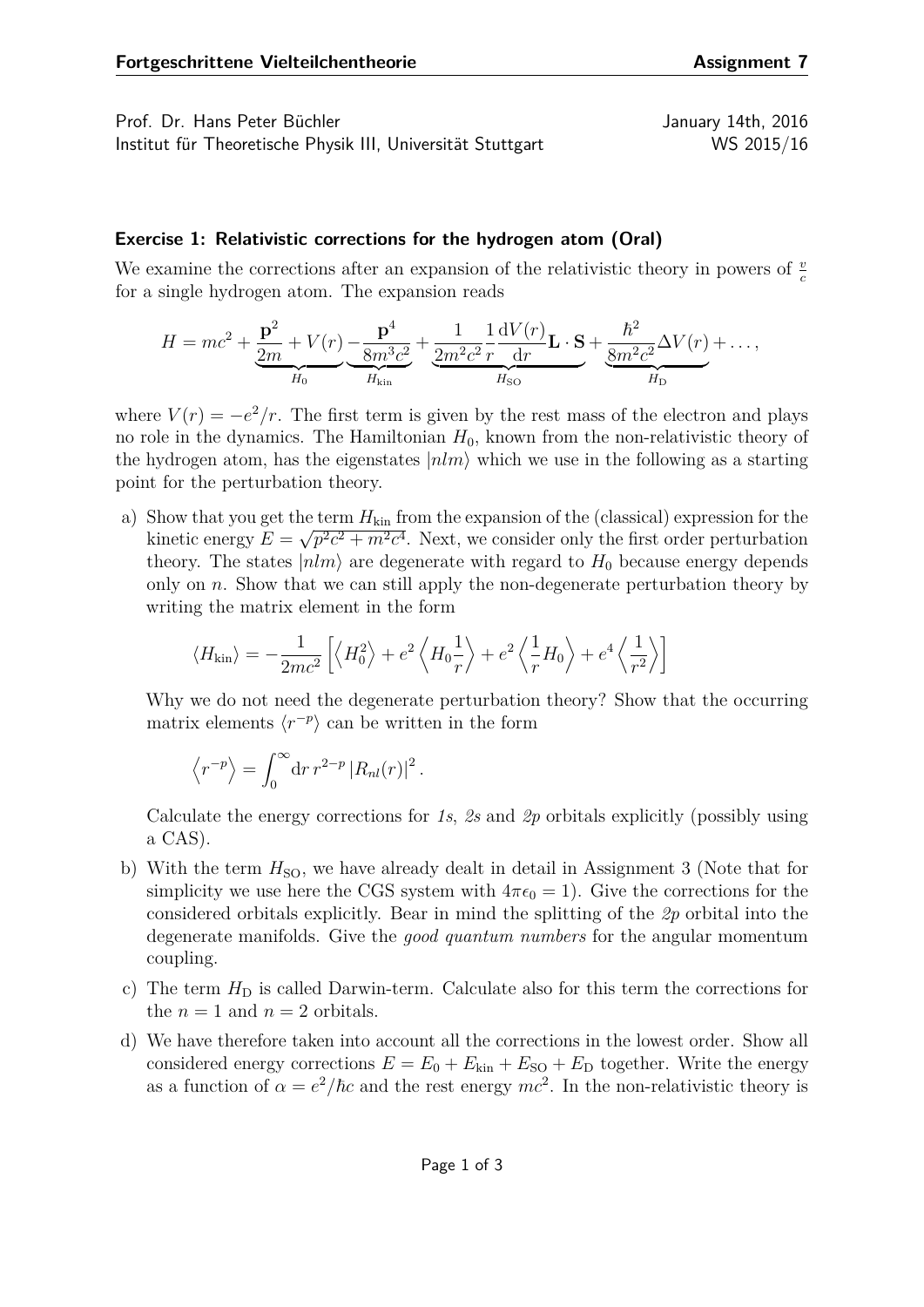the  $n = 1$  state twofold-degenerate and the  $n = 2$  state eightfold-degenerate. What is the degeneracy in the relativistic theory? On which quantum numbers does the energy depend?

## **Exercise 2: Klein Paradox (Written, 4pts)**

We consider the scattering of an electron having energy  $E$  and momentum  $\mathbf{p} = p\mathbf{e}_z$  with  $p_z > 0$  at a potential step in the relativistic theory of the Dirac equation. The 1D step potential is described by

$$
V(z) = e \cdot \phi(z) = e \cdot \phi_0 \theta(z) \quad \text{with } \theta(z) = \begin{cases} 0 & z \le 0 \\ 1 & z > 0 \end{cases},
$$

where *e* he is the elementary charge and  $\phi_0 > 0$  is the potential for  $z > 0$ . Using the minimal coupling principle we obtain the Dirac equation for an electron in the electromagnetic potential  $A_{\mu} = (\phi(z)/c, 0, 0, 0)^{t}$  of the form

$$
i\hbar \partial_t \Psi = \left( V(z) + mc^2 \beta + c \mathbf{\alpha} \mathbf{p} \right) \Psi.
$$

a) Find a stationary solution of the Dirac equation of the form

$$
\Psi(z,t) = e^{-iEt/\hbar} \Psi(z) \quad \text{with } \Psi(z) = \begin{cases} \Psi_i(z) + \Psi_r(z) & z \le 0 \\ \Psi_t(z) & z > 0 \end{cases}
$$

where the time-independent spinors denote the incident, reflected and transmitted wave. Use the individual contributions, to derive the solutions for free particles:

$$
\Psi_{i}(z) = c_{i} \tilde{u}(\mathbf{p}, \uparrow) e^{ipz/\hbar}
$$
  

$$
\Psi_{r}(z) = c_{r} \tilde{u}(-\mathbf{p}, \uparrow) e^{-ipz/\hbar}
$$
  

$$
\Psi_{t}(z) = c_{t} \tilde{u}(\mathbf{p}', \uparrow) e^{ip'z/\hbar}
$$

where

$$
\tilde{u}(\mathbf{p}, s) = \begin{pmatrix} \chi^{(s)} \\ \frac{c \, \sigma \mathbf{p}}{E_p + mc^2} \chi^{(s)} \end{pmatrix} \qquad \chi^{(\uparrow)} = \begin{pmatrix} 1 \\ 0 \end{pmatrix}, \chi^{(\downarrow)} = \begin{pmatrix} 0 \\ 1 \end{pmatrix}
$$

and coefficients  $c_i \in \mathbb{C}$ .

- b) Determine the momentum  $p'$  depending on  $p$ . At the point  $z = 0$ , the spinor  $\Psi(z)$ has to be continuous (why we demand no continuity relations for the derivative?). Derive relations between the coefficients  $c_i$ ,  $c_r$  and  $c_t$ .
- c) Now calculate the incident  $(j_i)$ , reflected  $(j_r)$  and transmitted  $(j_t)$  current density. The current density operator is given in the Dirac formalism by  $j^{\mu} = c \overline{\Psi} \gamma^{\mu} \Psi$ . Discuss the three cases: